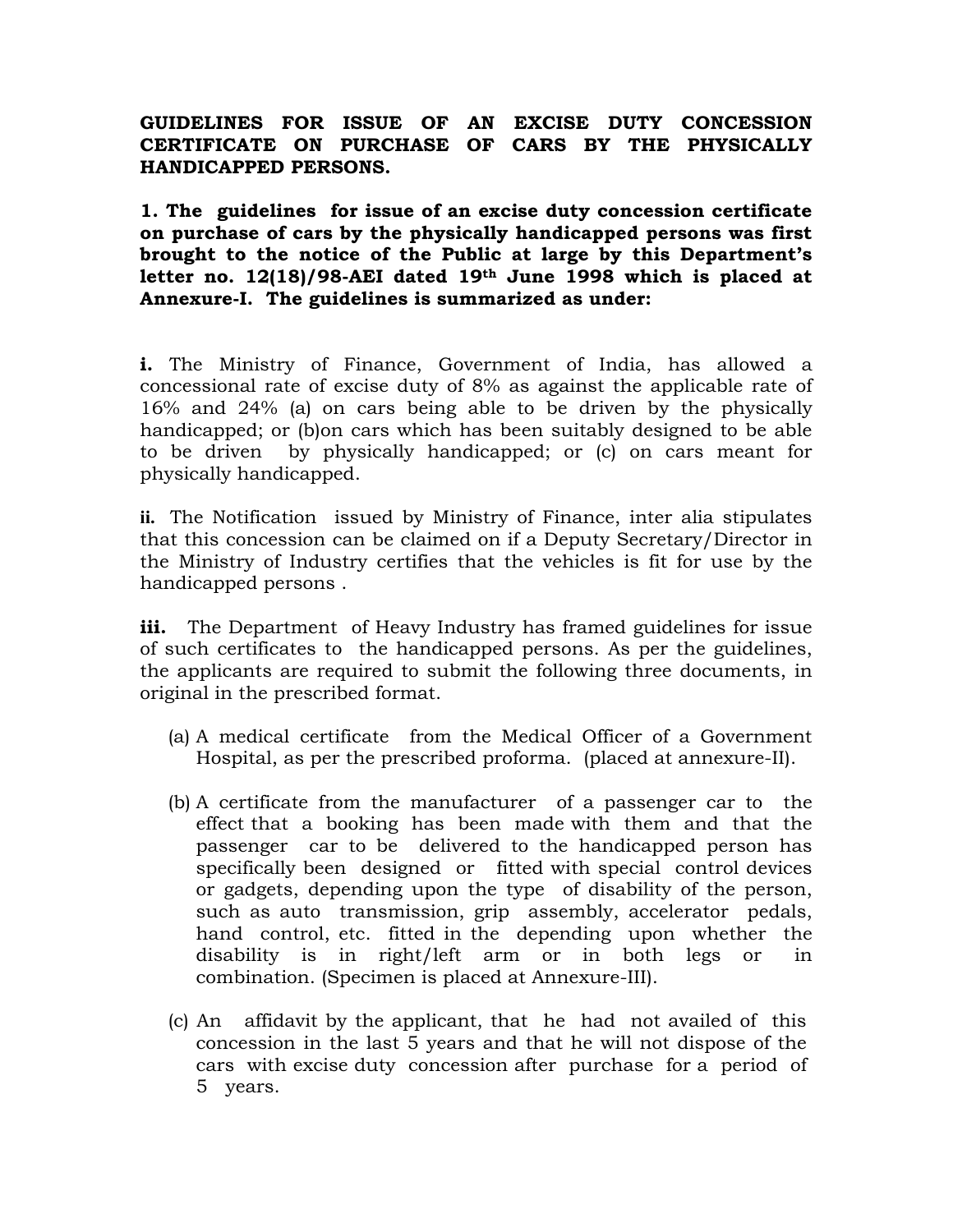iv. The application from the physically handicapped persons, duly meeting the above requirements may be sent to the following:-

The Under Secretary (AEI Section) Ministry of Heavy Industries & Public Enterprises, Department of Heavy Industry, Room No. 384, Udyog Bhawan, New Delhi-110011. Tel.No.2306 3347.

v. The Processing of such application is expected to take about 4 weeks

\*\*\*\*\*\*\*\*\*\*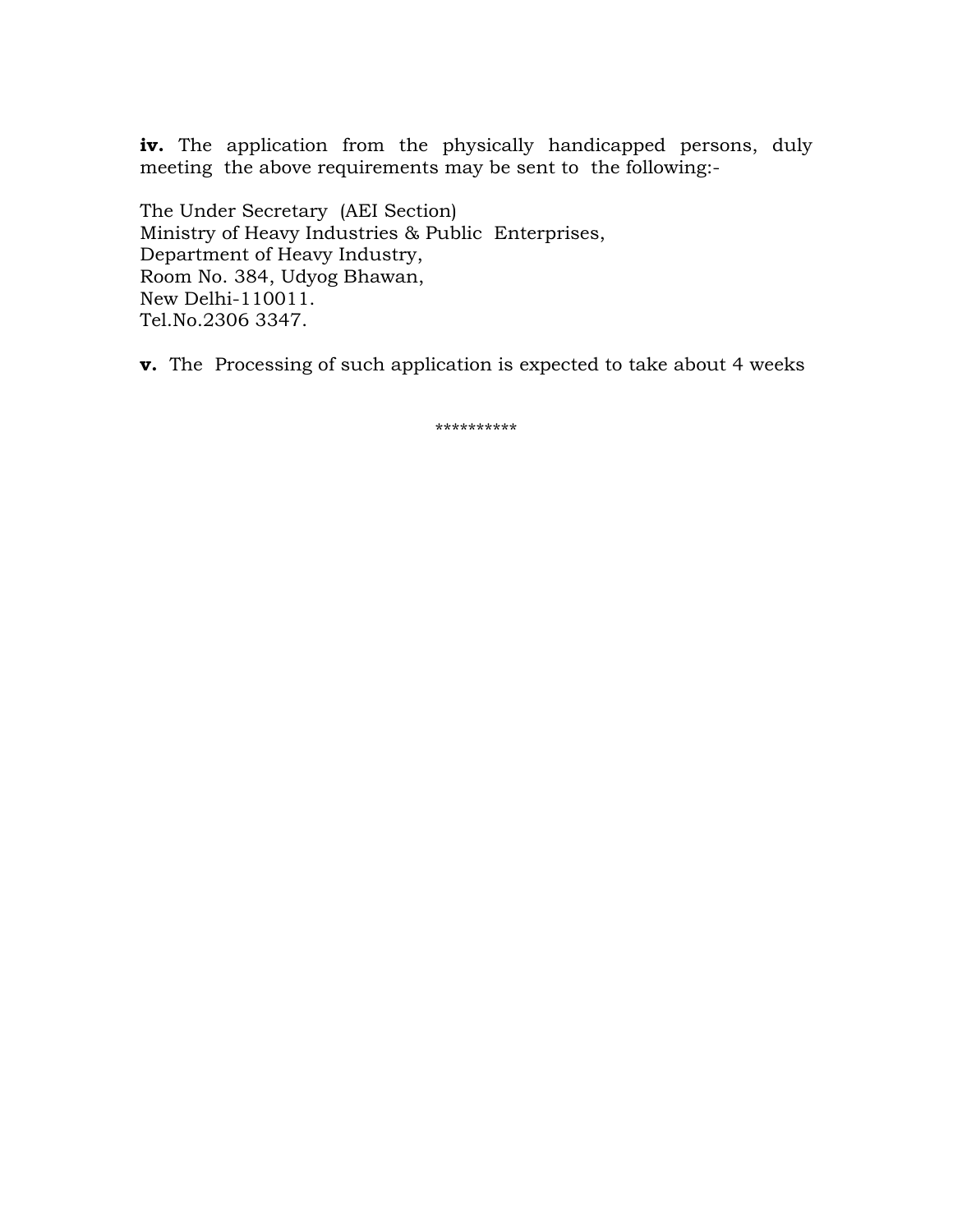## ANNEXURE-I

# No. 12(18)/98-AEI Government of India Ministry of Heavy Industries & Public Enterprises Department of Heavy Industry AEI Section

Udyog Bhawan, New Delhi Dated 14<sup>th</sup> June 1999.

To

## ALL MANUFACTURERS OF PASSENGER CARS

## Subject: Supply of car for physically handicapped customers on concessional rate of excise duty.

Dear Sirs,

 I am directed to say that with a view to help the physically handicapped, the Ministry of Finance, Government of India, has allowed a concessional rate of excise duty of 24% as against the normal rate of  $40%$ .

- On cars being able to be driven by the physically handicapped; or

- On carts which has been suitably designed to be able to be driven by physically handicapped; or

- on cars meant for physically handicapped.

2. Further, the Notification issued by Ministry of Finance, inter alia stipulates that this concession can be claimed on if a Deputy Secretary/Director in the Ministry of Industry certifies that the vehicles is fit for use by the handicapped persons .

3. This Departments since finalized the criteria for issue of such certificates to the handicapped persons, which are as follows :-

- (c) The handicapped applicant produces a medical certificate from the Medical Officer of a Government Hospital, as in the prescribed proforma annexed.
- (d) The handicapped person produces a certificate from the manufacturer of a passenger car to the effect that a booking has been made with them has been made with them and that the passenger car to be delivered to the handicapped person has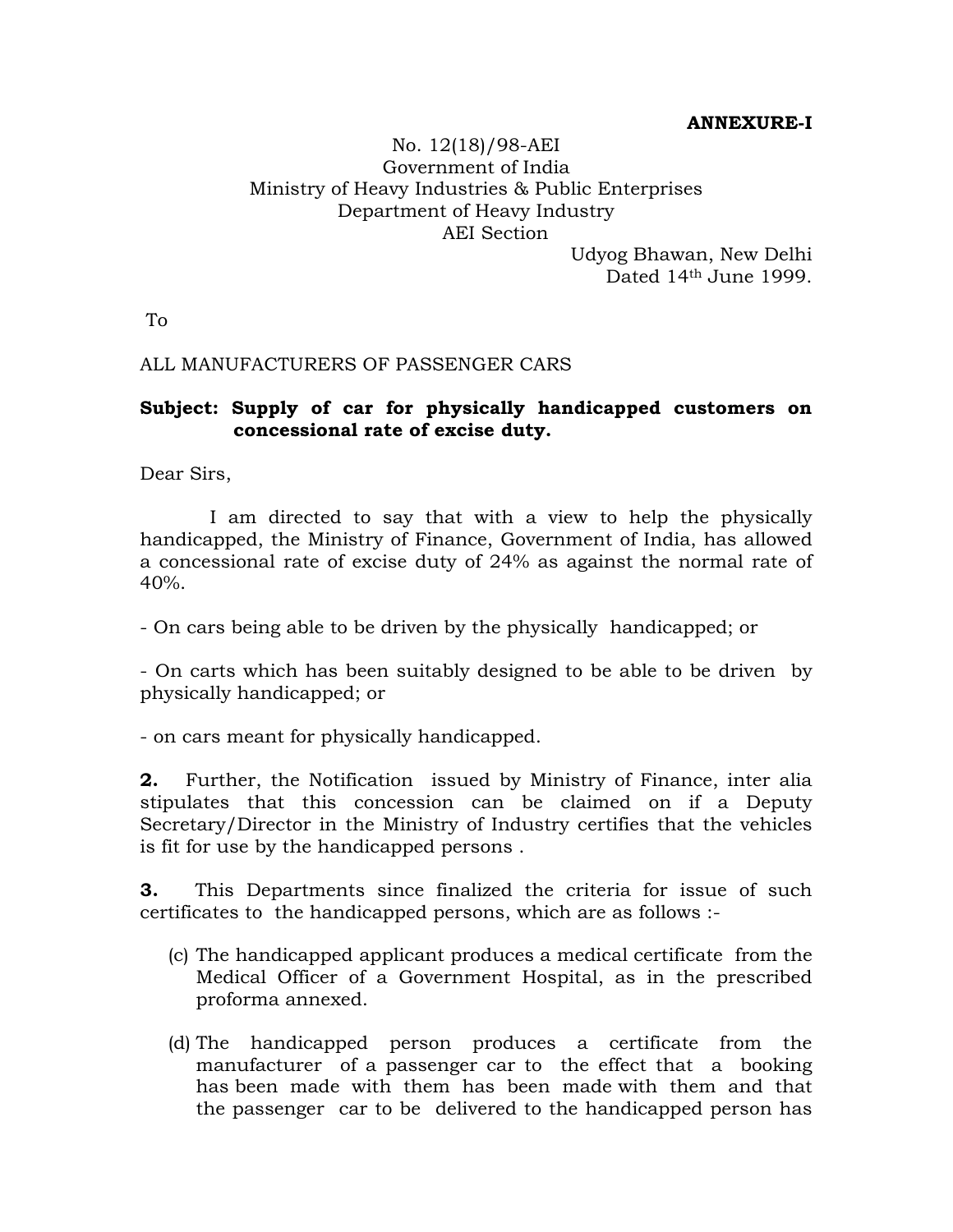specifically been designed or fitted with special control devices or gadgets, depending upon the type of disability of the person, such as auto transmission, grip assembly, accelerator pedals, hand control, etc. fitted in the depending upon whether the disability is in right/left arm or in both legs or in combination. ( Specimen is placed at Annexure-II).

( c) The applicant gives an affidavit that he had not availed of this concession in the last 5 years and that he will not dispose of the cars cars with excise duty concession after purchase for a period of 5 years.

**4.** It is hoped that persons with disability, who can afford to purchase a car, will make use of this facility by submission of suitable application along with the above documents, to this Department for examination and issue of the necessary certificate for availing the excise duty concession extended by the Governments.

**5.** The application from the physically handicapped persons, duly meeting the above requirements may be sent to the following:-

The Under Secretary (AEI Section) Ministry of Heavy Industries &Public Enterprises, Department of Heavy Industry, Room No. 356, Udyog Bhawan, New Delhi-110011. Tel.No.23014148 0r 3010221/2292

**6.** The Processing of such application is expected to take about 4 weeks

**7.** It is a accordingly requested that you may take appropriate action to extend this facility to your customers who are handicapped.

Yours faithfully,

(J. Vaidhinathan.) Under Secretary to the Govt. of India

Copy for information to:

1. The Ministry of Welfare, New Delhi.

2. The Chairman, Central Board of Excise & Customs, Ministry of Finance, North Block, New Delhi.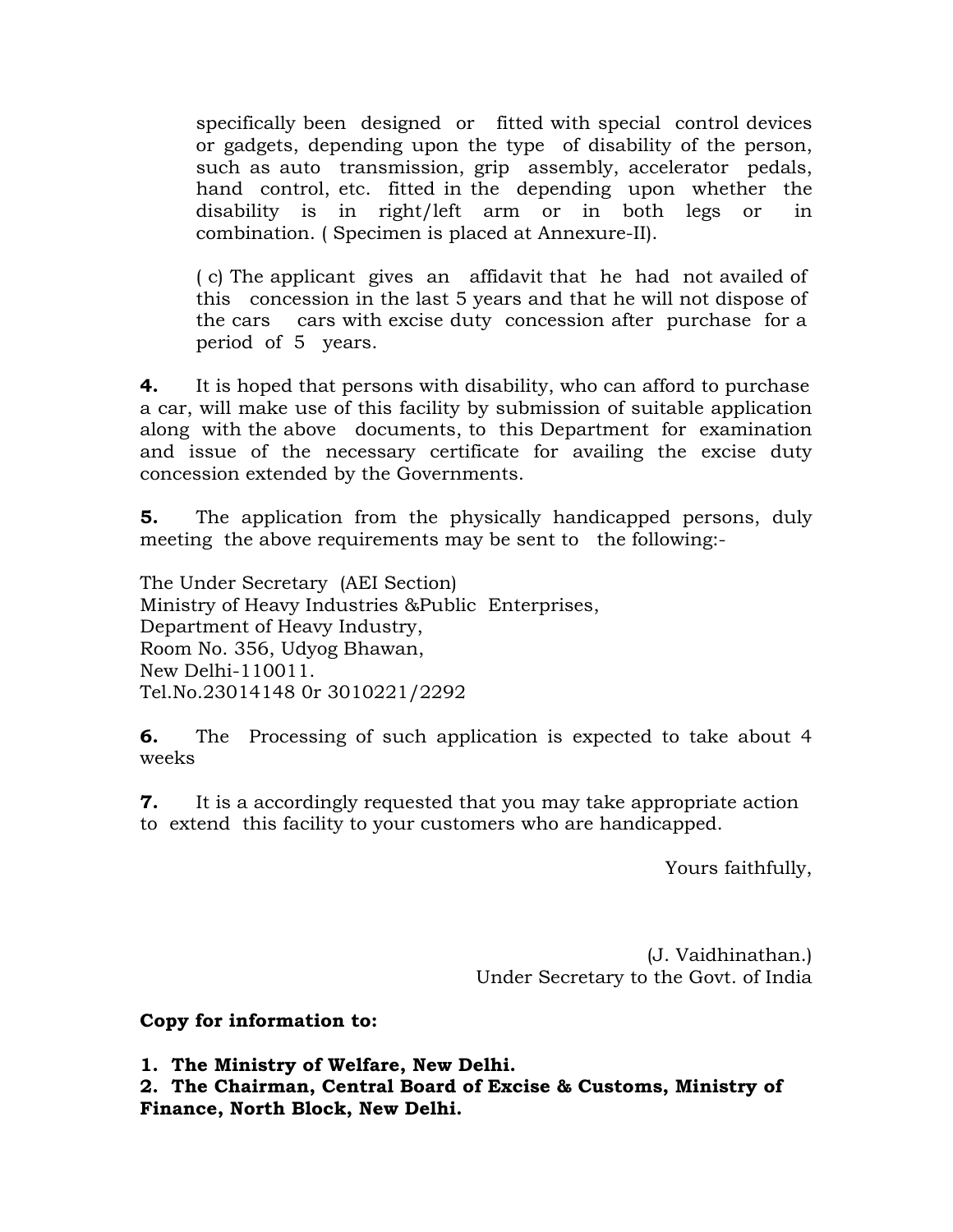Certificate in respect of a orthopaedically disabled person regarding Recommending for a passenger car for purpose of excise duty concession under condition No.11 of -Central Government notification No. 6/2006- Central Excise dated 1.3.2006.

| 1. Name of the Person          |                 | <u> 1980 - Johann Barbara, martxa amerikan bashkar (</u>                                                              |
|--------------------------------|-----------------|-----------------------------------------------------------------------------------------------------------------------|
| 2. Father's/Husband's Name     |                 | <u> 1989 - Johann Barn, fransk politik formuler (d. 1989)</u>                                                         |
| 3. Residential Address         |                 |                                                                                                                       |
|                                |                 | <u> 1980 - Johann John Stone, mars eta biztanleria (h. 1980).</u>                                                     |
|                                |                 | <u> 1989 - Johann John Stone, Amerikaansk politiker (* 1989)</u>                                                      |
| Tel.NO.                        |                 |                                                                                                                       |
| 4. Professional Status         |                 | <u> 1989 - Johann John Stone, market fan it ferskearre fan it ferskearre fan it ferskearre fan it ferskearre fan</u>  |
| 5. Office Address              |                 | <u> 1989 - Johann Barn, mars and de Brasilian (b. 1989)</u>                                                           |
|                                |                 |                                                                                                                       |
|                                |                 | <u> 1989 - Johann John Stein, marwolaethau (b. 1989)</u>                                                              |
| Tel.NO.                        |                 | <u> 1989 - Johann Barn, fransk politik formuler (d. 1989)</u>                                                         |
| 6. Age                         |                 | <u> 1989 - Johann Barn, mars ann an t-Amhain Aonaich an t-Aonaich an t-Aonaich ann an t-Aonaich ann an t-Aonaich</u>  |
| 7. Sex                         |                 |                                                                                                                       |
| 8. Marks of identification     | $\therefore$ i. | <u> 1989 - Johann Harry Harry Harry Harry Harry Harry Harry Harry Harry Harry Harry Harry Harry Harry Harry Harry</u> |
|                                | ii.             | <u> 1989 - Johann Barn, fransk politik fotograf (d. 1989)</u>                                                         |
| 9. Annual Income               |                 |                                                                                                                       |
| 10. Signature of the applicant | $\ddot{\cdot}$  | <u> 1989 - Johann Barbara, martin amerikan basal dan berasal dalam basal dalam basal dalam basal dalam basal dala</u> |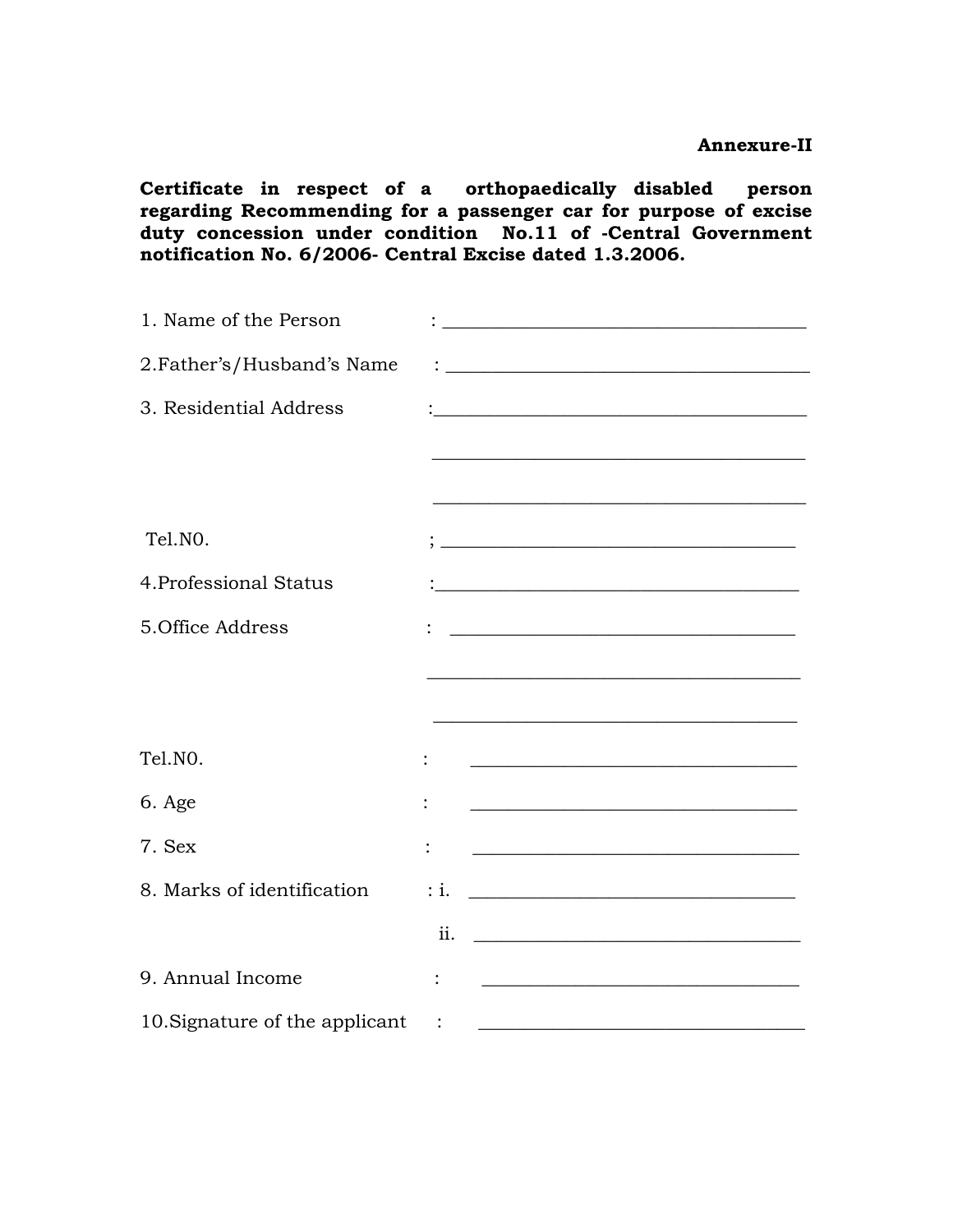11.Photograph –one copy : (full body clearly showing the disability postcard size duly attested by the officer issuing certificate) 12. Medical Examination (a) General state of health :  $\blacksquare$ (b) Vision including colour vision :  $(c)$  Hearing  $\qquad \qquad :$ (d) State of mental health : \_\_\_\_\_\_\_\_\_\_\_\_\_\_\_\_\_\_\_\_\_\_\_\_\_\_\_\_\_\_\_\_\_\_ (e) Nature of Orthopaedic : \_\_\_\_\_\_\_\_\_\_\_\_\_\_\_\_\_\_\_\_\_\_\_\_\_\_\_\_\_\_\_\_\_\_ Impairment & duration {(Paralysis/Deformity/Loss of Limb/Any other (please specify)} (f) Cause of impairment  $\vdots$   $\vdots$ (g) Percentage of Orthopaedic : \_\_\_\_\_\_\_\_\_\_\_\_\_\_\_\_\_\_\_\_\_\_\_\_\_\_\_\_\_\_\_\_ impairment ( in words & in figures) (h) Use of appliance, if any  $\therefore$ (i) Whether permanent in nature :  $\frac{1}{\sqrt{1-\frac{1}{2}}}\left| \frac{f(x,y)}{f(x,y)} \right|$ 13. It is certified that Shri/Smt./Ms. \_\_\_\_\_\_\_\_\_\_\_\_\_\_\_\_\_\_\_\_\_\_\_\_\_\_\_ S/o- $D/O-W/O Shri$   $\overline{\phantom{a}}$ Passenger car fitted with Automatic transmission inspite of the above

disability and cannot drive a Manual transmission car.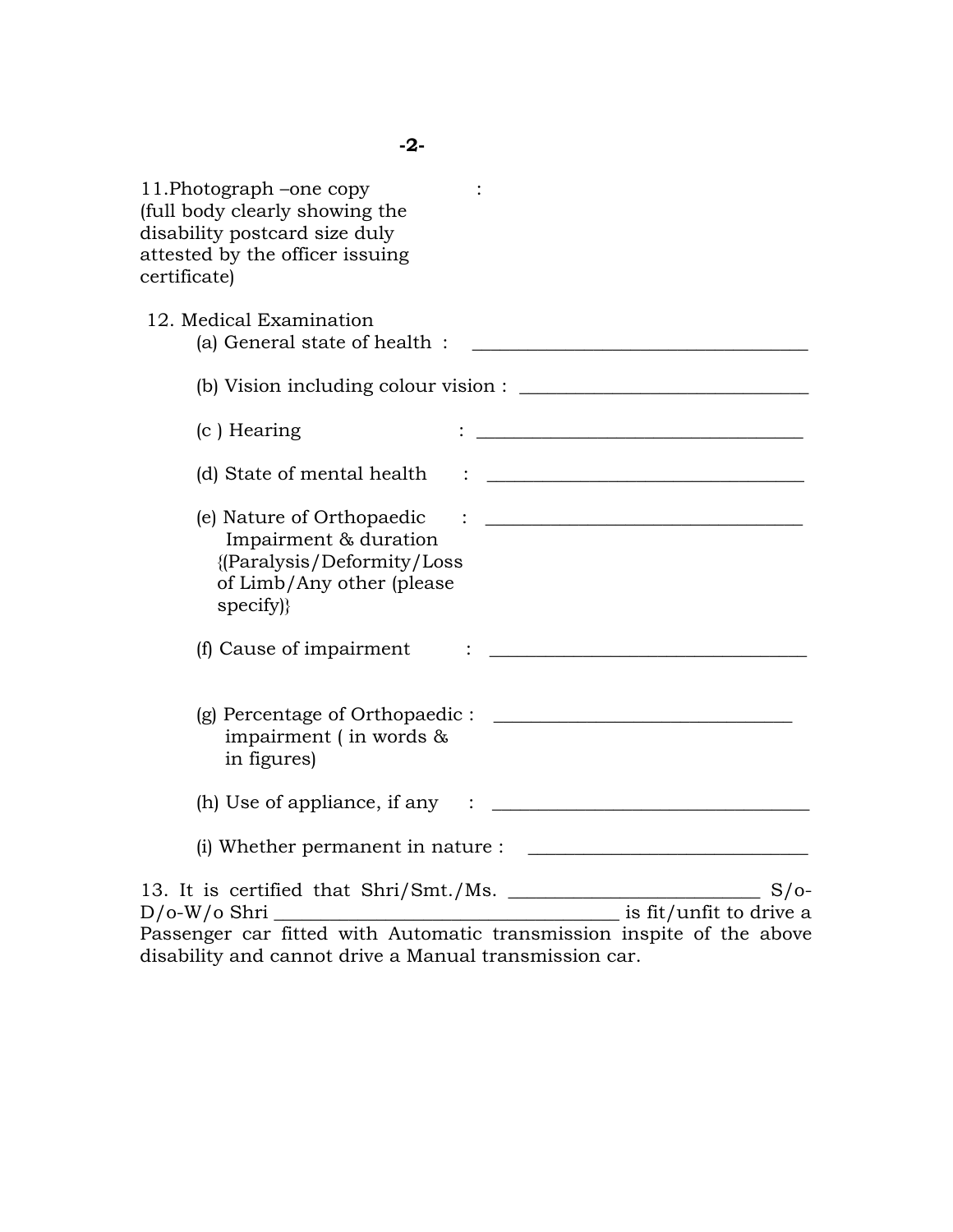-3-

14. Case recommended /Not recommended : \_\_\_\_\_\_\_\_\_\_\_\_\_\_\_\_\_\_\_\_\_\_\_\_\_\_

15. Signature with legible rubber stamp of signatory indicating his name, designation Rubber Stamp & official address (Rehabilitation Medicine Specialist /Ortho. Surgeon) of a Govt. Hospital).

Signature \_\_\_\_\_\_\_\_\_\_\_\_\_\_\_\_\_\_\_\_\_\_

16. Countersignature of Civil Surgeon : \_\_\_\_\_\_\_\_\_\_\_\_\_\_\_\_\_\_\_\_\_\_\_\_\_\_\_\_\_\_\_ (or equivalent rank)of a Govt. Hospital)

## OR

Alternatively signatures of members : of a designated medical board of govt. Hospital, issuing disability certificate

1. 2. 3. (Signature) (Signature) (Signature) Stamp Stamp Stamp Stamp

\*\*\*\*\*\*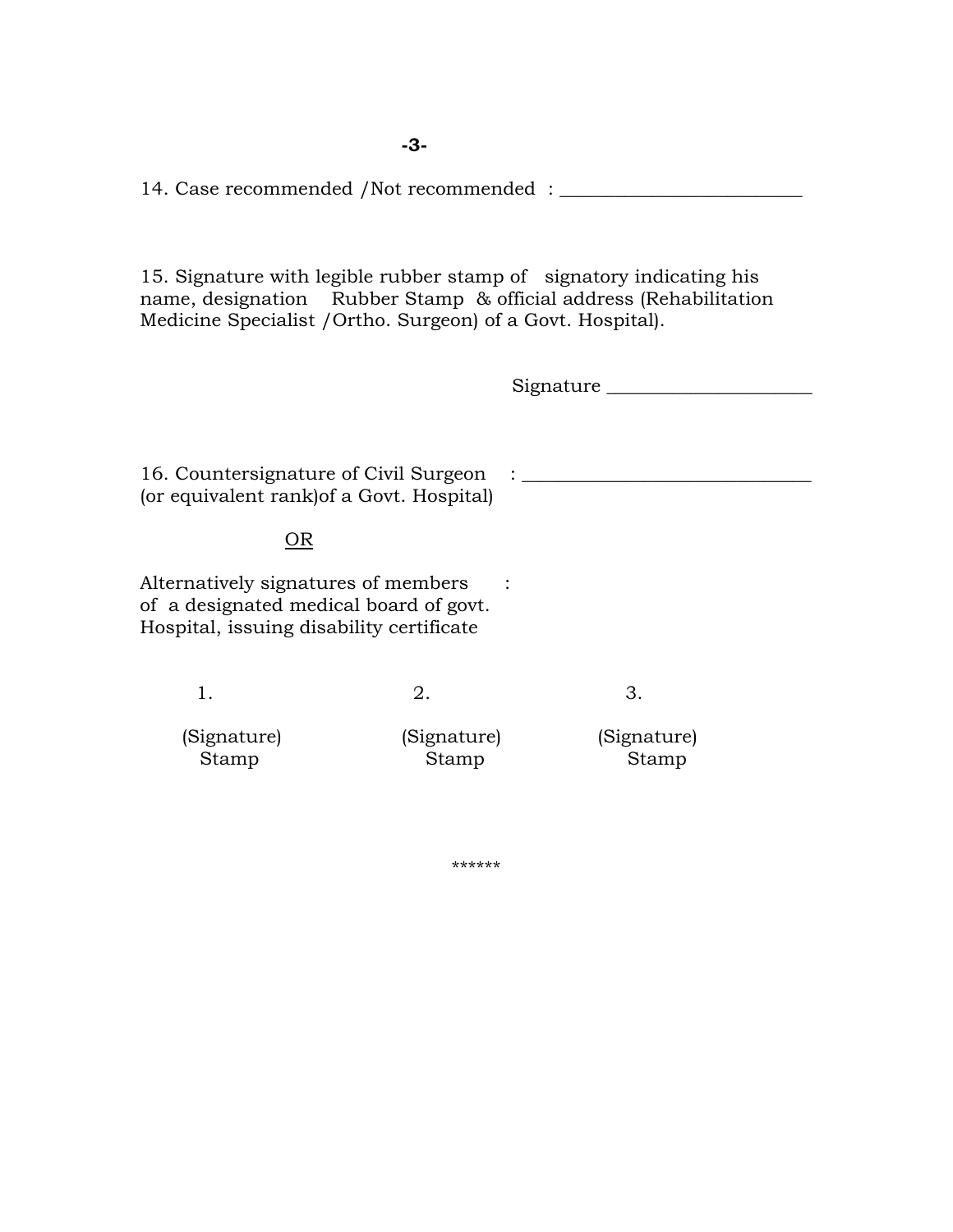#### ANNEXURE-III

## Manufacturer's Certificate

( to be produced by the manufacturer on its letter pad and signed by the authorized signatory with full name and designation .If possible it may be countersigned by the firms doctor)

## TO WHOM IT MAY CONCERN

Based on the medical certificate issued by----------------------------- (name of the doctor with full address) and the enquiry made at --------------------- ------(name of the authorized dealer with address), it is learnt that Shri --------------------------- (name of the applicant with address), has the disability of more than---------------------------------------- (nature and magnitude of the disability to be specified in clear terms) and has therefore opted for the------------------------------------- (name of the Model) . This is to certify that the---------------------------- (name of the Model) suit the disability of Shri -----------------------  $\mu$  name of the applicant) and he is unlikely to have any problem in driving this vehicle.

(Authorized Signatory)

(With name/designation/Address/Fax/Tel No: )

\*\*\*\*\*\*\*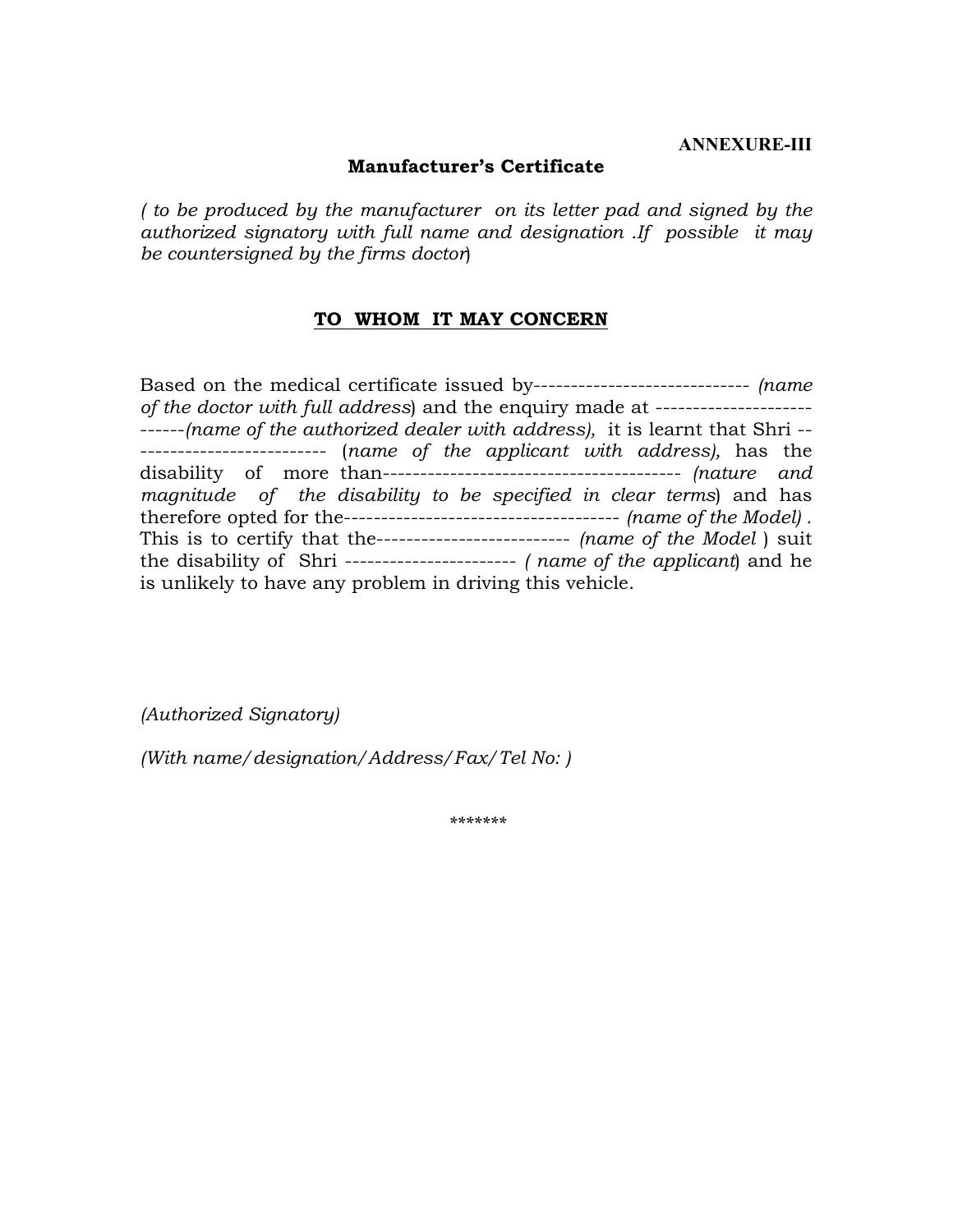## No. 12(35)/2007-AEI Government of India Ministry of Heavy Industries & Public Enterprises Department of Heavy Industry AEI Section

Udyog Bhawan, New Delhi Dated March 2007.

To

1. ALL MANUFACTURERS OF PASSENGER CARS( as per list). 2. SIAM, New Delhi.

# Subject: Supply of car for physically handicapped customers on concessional rate of excise duty.

Dear Sirs,

 I am directed to refer to this Department's letter number 12(18)/98- AEI dated 14th June 1998 on the above subject (copy enclosed for ready reference) and to say that with a view to help the physically handicapped, the Ministry of Finance, Government of India, has allowed a concessional rate of excise duty of 8% as against the normal rate of 16% and 24%.

- On cars being able to be driven by the physically handicapped; or

- On carts which has been suitably designed to be able to be driven by physically handicapped; or

- on cars meant for physically handicapped.

2. Further, the Notification issued by Ministry of Finance, inter alia stipulates that this concession can be claimed on if a Deputy Secretary/Director in the Ministry of Industry certifies that the vehicles is fit for use by the handicapped persons .

**3.** This Departments had since finalized the criteria for issue of such certificates to the handicapped persons and it was brought to your notice for necessary action in the matter. The crieteria are as follows :-

(a) The handicapped applicant produces a medical certificate from the Medical Officer of a Government Hospital, as in the prescribed proforma (annexure-I).

(b) The handicapped person produces a certificate from the manufacturer of a passenger car to the effect that a booking has been made with them has been made with them and that the passenger car to be delivered to the handicapped person has specifically been designed or fitted with